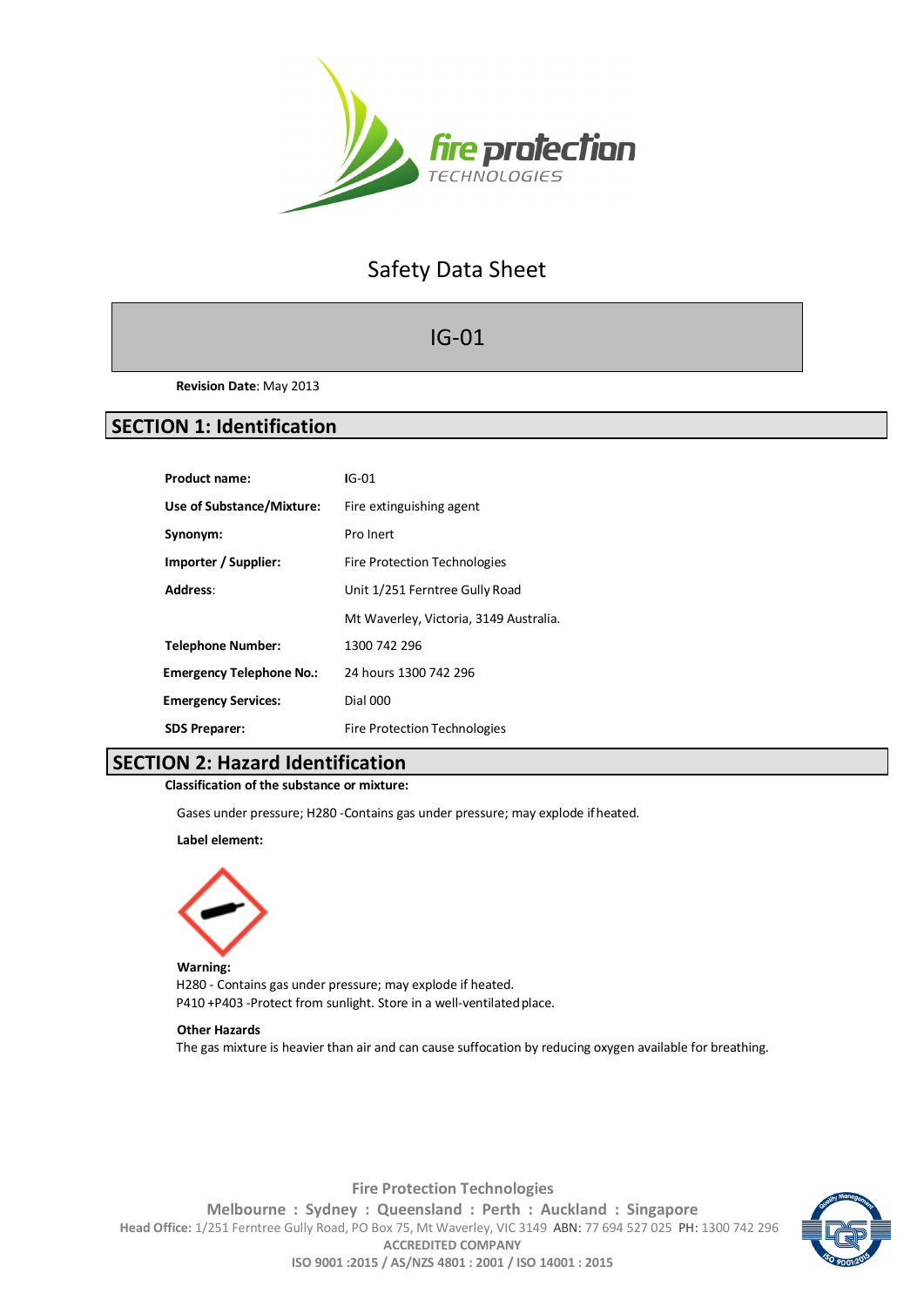

# **3. COMPOSITION / INFORMATION ON INGREDIENTS**

#### **Mixture:**

100% Argon

# **4. FIRST-AID MEASURES**

#### **General advice:**

If unconscious, place in recovery position and seek medical advice. Never give anything by mouth to an unconscious person. If breathing is irregular or stopped, administer artificial respiration. If symptoms persist, call a physician.

# **Inhalation:**

May cause asphyxiation at high concentrations. Symptoms may include loss of mobility or consciousness. Victim may not be aware of asphyxiation. Remove victim to an uncontaminated area, wearing self-contained breathing apparatus. Keep person warm and at rest. Seek medical assistance. Apply artificial respiration if breathing has stopped.

### **Skin/eye Contact:**

Compressed gas directed at the skin can enter the body through small wounds or even penetrate the skin, causing serious or fatal injuries. Seek medical advice immediately.

#### **Ingestion:**

Ingestion is not considered a potential route of exposure.

# **5. FIRE-FIGHTING MEASURES**

#### **Suitable extinguishing media:**

All known extinguishants can be used.

#### **Specific methods:**

If possible, stop flow of product. Move container away or cool with water from a protected position.

#### **Specific hazards during firefighting:**

- Pressure build-up.
- Fire of intense heat may cause violent rupture of containers.
- No hazardous combustion products.

#### **Advice for firefighters:**

In confined spaces, use self-contained breathing apparatus. Use personal protective equipment.

# **6. ACCIDENTAL RELEASE MEASURE**

### **Personal precautions:**

Evacuate personnel to safe areas. Ventilate area, especially low or enclosed places where the mixture might collect. Refer to protective measure listed in Sections 7 and 8.

#### **Environmental precautions:**

Provided it is safe to do so, try to stop release. Prevent from entering sewers, basements and work pits or any place where accumulation can be dangerous.

FIRE<br>DETECTION

### **Methods for containment cleaning up**

Ventilate area.

#### **Disposal**

Refer to section 13 for disposal instructions.











SPECIA<br>APPLICATI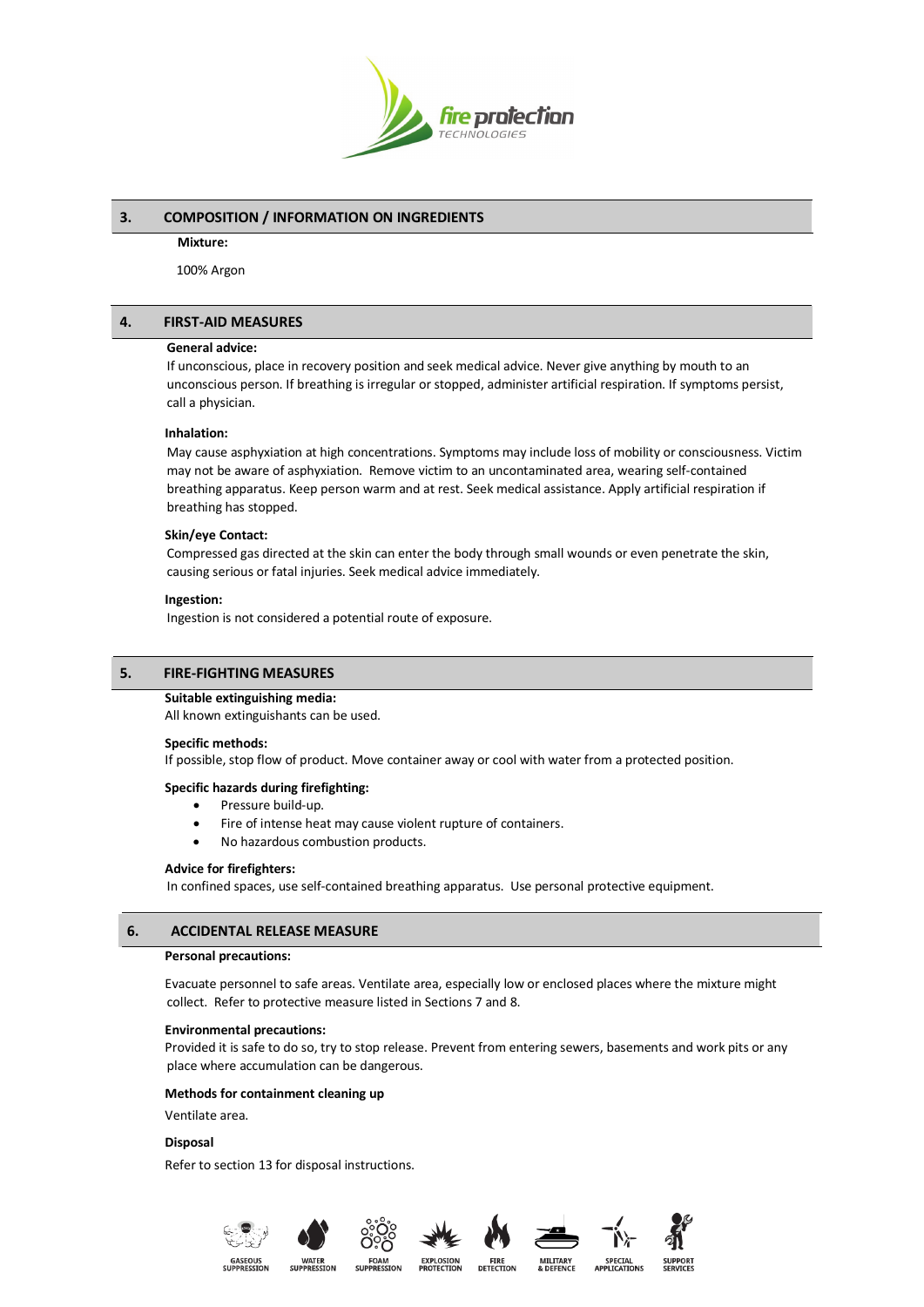

# **7. HANDLING AND STORAGE**

#### **Handling:**

- Substance is heavier than air and may spread along floors.
- Compressed gas cylinders are heavy and contain considerable stored energy. Use suitable equipment and handle with appropriate caution. Contact supplier if in doubt.

#### **Storage:**

Do not drag, slide or roll containers. Never attempt to lift cylinder by its cap. Use a check valve in the discharge line to prevent hazardous backflow into the container.

#### **Storage Temperature:**

Keep containers in a dry, cool and well-ventilated place at a temperature of between -20°C and 50°C.

# **8. EXPOSURE CONTROLS / PERSONAL PROTECTION**

#### **Exposure limits:**

No exposure limit specified, atmosphere must have a minimum of 18% free oxygen.

#### **Exposure controls:**

• Ensure adequate ventilation, especially in confined areas.

- **Eye protection** wear safety glasses complying with EN 166 or ANSI Z87.1
- **Hand protection** Leather gloves that are resistant to low temperature complying with EN 374 or US OSHA guidelines. The choice of the gloves also depends on other quality features other than material and is different from one manufacturer to another. Consideration must be given to specific local conditions such as the danger of cuts, abrasion and contact time with the substance.
- **Skin and body protection** wear suitable protective equipment.
- **Protective measures** self-contained breathing apparatus is required if a large release is experienced.
- **Respiratory protection**  for rescue, use self-contained breathing apparatus. The mixture is heavier than air and can cause suffocation by reducing the oxygen concentration available for breathing. Apparatus must comply with EN 137.

# **9. PHYSICAL AND CHEMICAL PROPERTIES**

#### **Physical and chemical properties**

| Form                             |                      | Colorless gas      |
|----------------------------------|----------------------|--------------------|
| Odour                            |                      | None               |
| Molecular weight                 |                      | 39.9               |
| <b>Melting point</b>             | $\mathbf{L}$         | $-189.4^{\circ}$ C |
| <b>Boiling point</b>             | $\ddot{\phantom{a}}$ | $-185.9^{\circ}C$  |
| Relative density (gas)           | ፡                    | Heavier than air   |
| <b>Relative density (liquid)</b> | :                    | Not applicable     |
| Vapour pressure @ 20°C           | ፡                    | Not applicable     |
| Solubility in water              | ፡                    | Negligible         |
| Auto ignition temperature        | :                    | Not applicable     |
| <b>Flammability range</b>        |                      | Not applicable     |
|                                  |                      |                    |

# **10. STABILITY AND REACTIVITY**

### **Reactivity and chemical stability:** Stable under normal conditions











SPECIAL<br>APPLICATIO